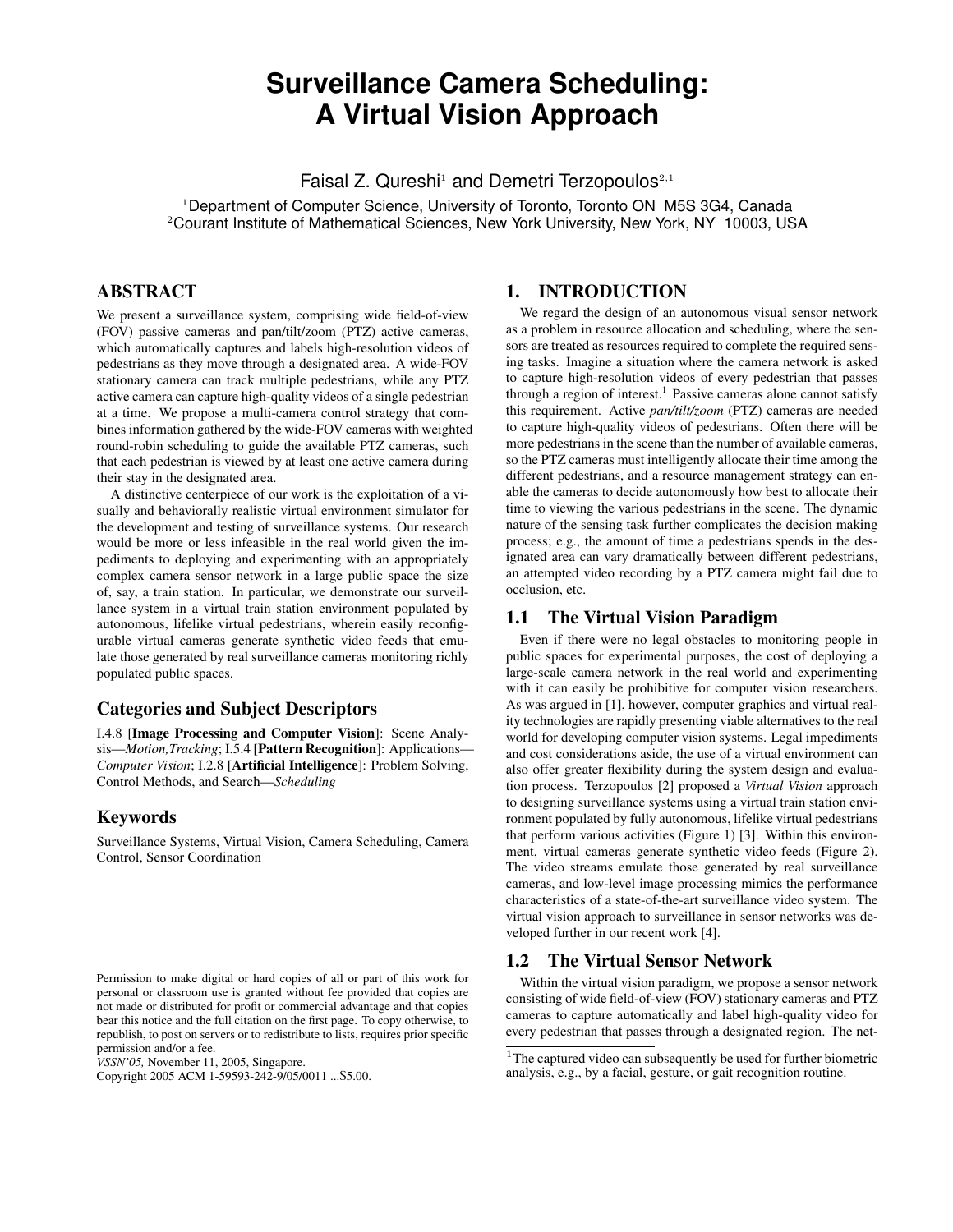





Figure 2: Virtual Vision. Synthetic video feeds from multiple virtual surveillance cameras situated in the (empty) Penn Station environment.

work described here is a special instance of the sensor network architecture proposed in [4]. The network is capable of performing common visual surveillance tasks through local decision making at each node, as well as internode communication, without relying on camera calibration, a detailed world model, or a central controller.

Unlike [4], we assume in our current work that the wide-FOV stationary cameras are calibrated, $2$  which enables the network to estimate the 3D locations of the pedestrians through triangulation. However, we do not require the PTZ cameras to be calibrated. Rather, during a learning phase, the PTZ cameras learn a coarse mapping between the 3D locations and the gaze-direction by observing a single pedestrian in the scene. A precise mapping is unnecessary since we model each PTZ camera as an autonomous agent that can invoke a search behavior to find the pedestrian using only coarse hints about the pedestrian's position in 3D. The network uses a weighted round-robin strategy to assign PTZ cameras to the various pedestrians. Each pedestrian creates a new sensing request in the task queue. Initially, each sensing request is assigned the same priority; however, the decision making process uses domain-specific heuristics, such as the distance of the pedestrian from a camera or the heading of the pedestrian, to evaluate continuously the priorities of the sensing requests. The PTZ cameras handle each task in priority sequence. A warning is issued when a sensing request cannot be met.

### 1.3 The Virtual World Simulator

Our visual sensor network is deployed and tested within the virtual train station simulator that was developed in [3]. The simulator incorporates a large-scale environmental model (of the original Pennsylvania Station in New York City) with a sophisticated pedestrian animation system that combines behavioral, perceptual, and cognitive human simulation algorithms. The simulator can efficiently synthesize well over 1000 self-animating pedestrians performing a rich variety of activities in the large-scale indoor urban environment. Like real humans, the synthetic pedestrians are fully autonomous. They perceive the virtual environment around them, analyze environmental situations, make decisions and behave naturally within the train station. They can enter the station, avoiding collisions when proceeding though portals and congested areas, queue in lines as necessary, purchase train tickets at the ticket booths in the main waiting room, sit on benches when they are tired, purchase food/drinks from vending machines when they are hungry/thirsty, etc., and eventually proceed downstairs in the concourse area to the train tracks. Standard computer graphics techniques enable a photorealistic rendering of the busy urban scene with considerable geometric and photometric detail (Figure 1).

### 1.4 Contributions and Overview

The contributions of the research reported herein are as follows: First, we demonstrate the advantages of implementing, experimenting with, and evaluating our sensor network system within the virtual vision paradigm. Furthermore, we develop new gaze-direction controllers for active PTZ cameras. Next, we propose a sensor management scheme that appears well suited to the challenges of designing camera networks for surveillance applications capable of fully automatic operation. Finally, we also demonstrate how our system can be used for semantic labeling (or thematic grouping) of the recorded video.

The remainder of the paper is organized as follows: Section 2 covers relevant prior work. We explain the low-level vision emulation in Section 3. In Section 4, we describe PTZ active camera controllers and propose a scheme for learning the mapping between 3D locations and gaze directions. Section 5 introduces our scheduling strategy. We present our initial results in Section 6 and our conclusions and future research directions in Section 7.

<sup>2</sup>This assumption is justifiable given the success of numerous automatic static camera calibration schemes [5, 6].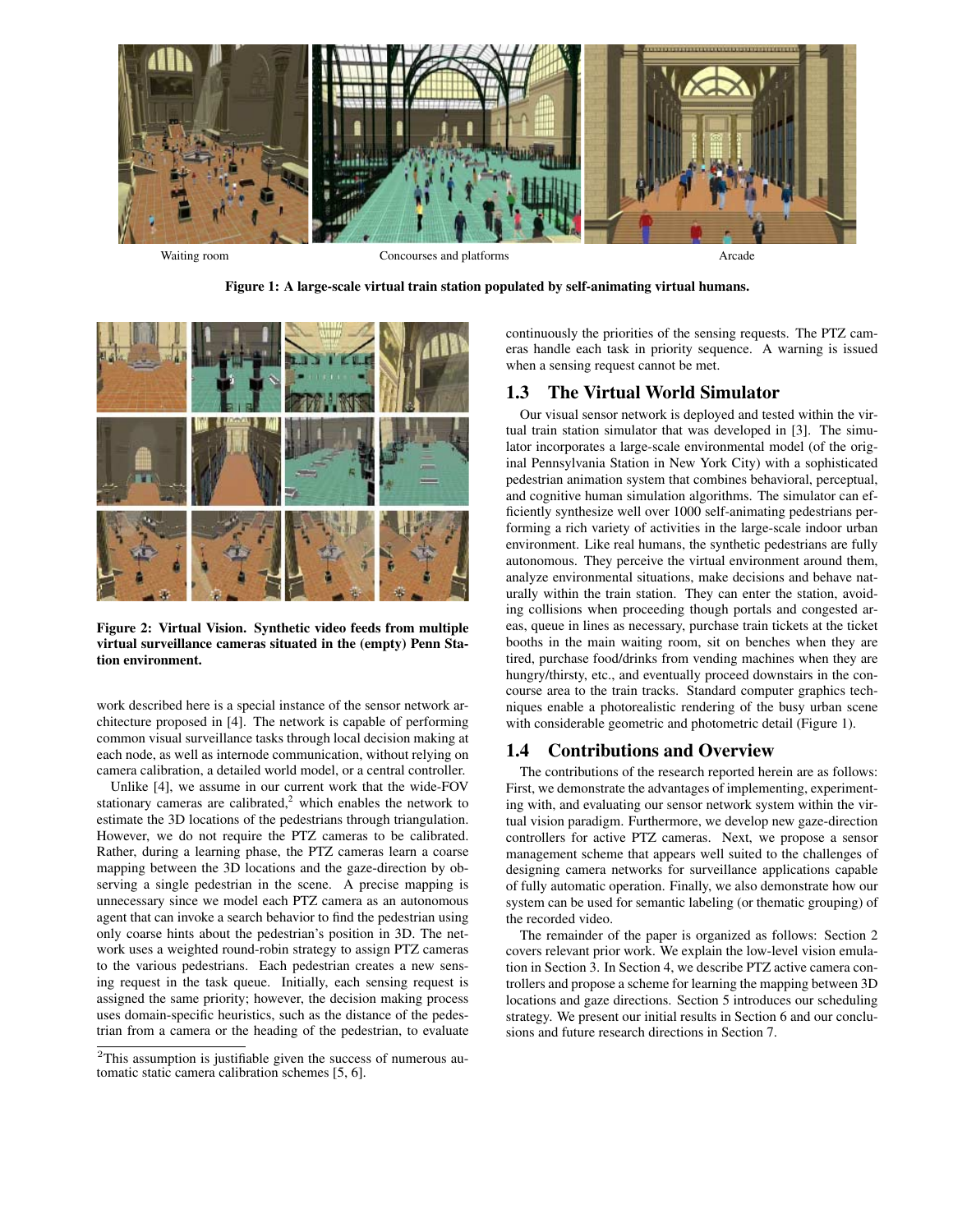

Figure 3: Pedestrian segmentation and tracking. (1) Multiple pedestrians are grouped together due to poor segmentation. (2) Noisy pedestrian segmentation results in a tracking failure. (3) Pedestrian segmentation and tracking failure due to occlusion.

# 2. RELATED WORK

Previous work on multi-camera systems has dealt with issues related to low and medium-level computer vision, namely identification, recognition, and tracking of moving objects [7, 8, 9, 10, 11]. The emphasis has been on tracking and on model transference from one camera to another, which is required for object identification across multiple cameras [12]. Numerous researchers have proposed camera network calibration to achieve robust object identification and classification from multiple viewpoints, and automatic camera network calibration strategies have been proposed for both stationary and actively controlled camera nodes [5, 6].

Little attention has been paid, however, to the problem of controlling or scheduling active cameras when there are more objects to be monitored in the scene than there are active cameras. Some researchers employ a stationary wide-FOV camera to control an active tilt-zoom camera [13, 14]. The cameras are assumed to be calibrated and the total coverage of the cameras is restricted to the FOV of the stationary camera. Zhou *et al.* [14] track a single person using an active camera. When multiple people are present in the scene, the person who is closest to the last tracked person is chosen. The work of Hampapur *et al.* [15] is perhaps closest to ours in that it deals with the issues of deciding how cameras should be assigned to various people present in the scene. Costello *et al.* [16] evaluates various strategies for scheduling a single active camera to acquire biometric imagery of the people present in the scene.

The problem of online scheduling has been studied extensively in the context of scheduling jobs on a multitasking computer [17, 18] as well as for packet routing in networks [19, 20].

### 3. LOCAL VISION ROUTINES

As we described in [4], each camera has its own suite of visual routines for pedestrian recognition, identification, and tracking, to which we refer as Local Vision Routines (LVRs). The LVRs are computer vision algorithms that directly operate upon the synthetic video generated by virtual cameras and the information readily available from the 3D virtual world. The virtual world affords us the benefit of fine tuning the performance of the recognition and tracking modules by taking into consideration the readily available ground truth. Our imaging model emulates camera jitter and imperfect color response; however, it does not yet account for such imaging artifacts as depth-of-field and image vignetting. More sophisticated rendering schemes would address this limitation.

We employ appearance-based models to track pedestrians. Pedestrians are segmented to construct unique and robust color-based

pedestrian signatures, which are then matched across the subsequent frames. Pedestrian segmentation is carried out using 3D geometric information as well as background modeling and subtraction. The quality of the segmentation depends upon the amount of noise introduced into the process, and the noise is drawn from Gaussian distributions with appropriate means and variances. Colorbased signatures, in particular, have found widespread use in tracking applications [21]. Unfortunately, color-based signatures are sensitive to illumination changes; however, this shortcoming can be mitigated by operating in HSV space instead of RGB space.

The tracking module mimics the performance of a state-of-theart tracking system (Figure 3). For example, it can lose track due to occlusions, poor segmentation, or bad lighting. Tracking sometimes locks onto the wrong pedestrian, especially if the scene contains multiple pedestrians with similar visual appearance; i.e., wearing similar clothes. Tracking also fails in group settings when the pedestrian cannot be segmented properly.

For the purposes of this paper, we assume that the scene is viewed by more than one calibrated wide-FOV passive camera plus at least one PTZ active camera. Multiple calibrated static cameras allow the system to use triangulation to compute the location of a pedestrian in 3D, when the pedestrian is simultaneously visible in two or more cameras. For PTZ cameras, zooming can drastically change the appearance of a pedestrian, thereby confounding conventional appearance-based schemes, such as color histogram signatures. We tackle this problem by maintaining HSV color histograms for several camera zoom settings for each pedestrian. Thus, a distinctive characteristic of our pedestrian tracking routine is its ability to operate over a range of camera zoom settings.

### 4. PTZ ACTIVE CAMERA CONTROLLER

We implement each PTZ active camera as a behavior-based autonomous agent [4]. The overall behavior of the camera is determined by the LVR and the current task. The camera controller is modeled as an augmented finite state machine. At the highest level, the camera can be in one of the following states: *free*, *tracking*, *searching*, and *lost* (Figure 4). When a camera is free, it selects the next sensing request in the task pipeline. The sensing requests are of the form, "look at the pedestrian i at location  $(x, y, z)$  for t seconds." When performing the new sensing request, the camera selects its widest FOV setting and chooses an appropriate gaze direction using the estimated 3D location of the pedestrian. Upon the successful identification of the pedestrian in question within the FOV, the camera uses image-driven fixation and zooming algorithms to follow the subject.



Figure 4: Top-level camera controller.

Each camera can fixate on and zoom in on an object of interest. Fixation and zooming routines are image driven and do not require any 3D information, such as camera calibration or a global frame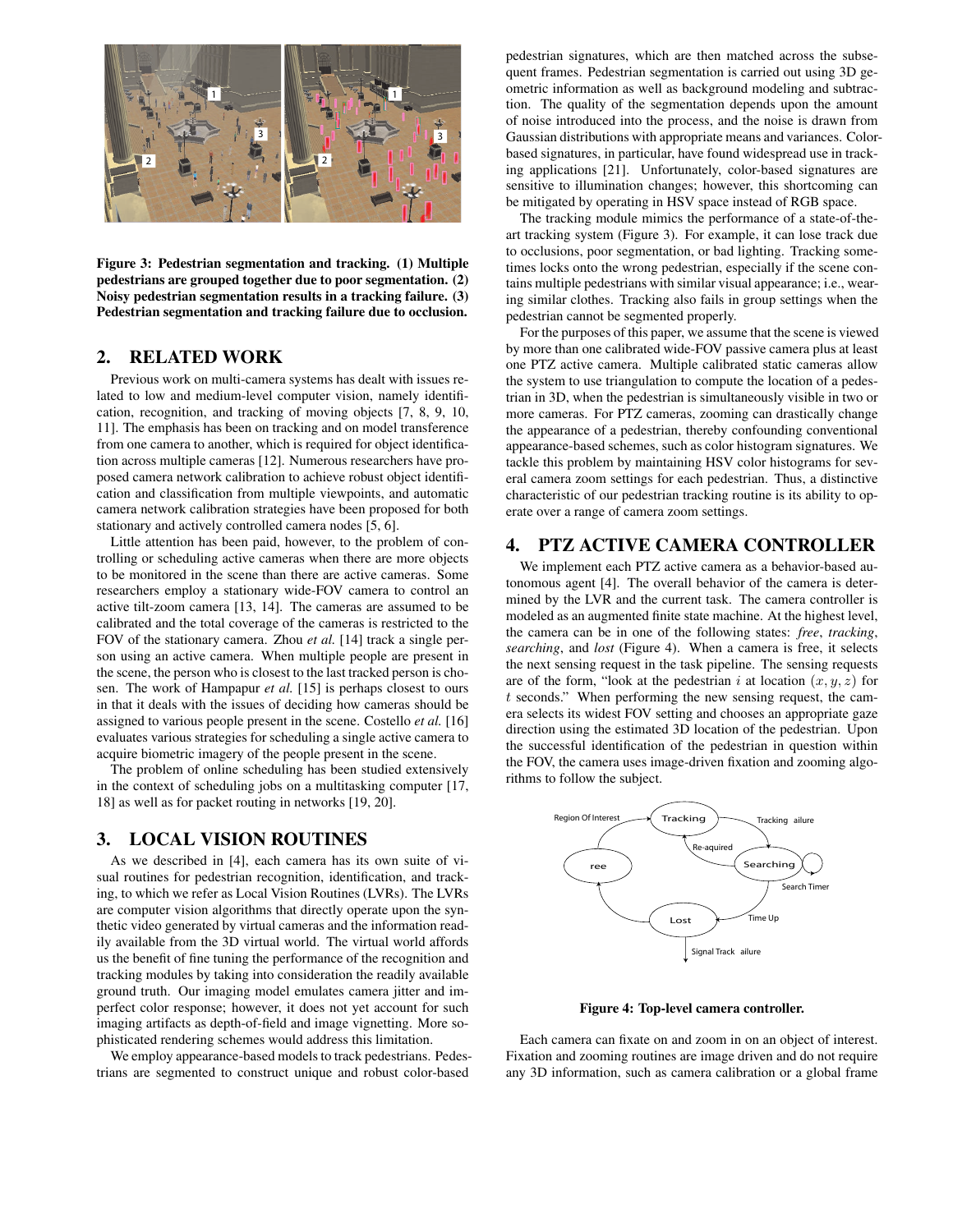

Figure 5: Dual-state controller for fixation and zooming.

of reference. We discovered that traditional proportional derivative (PD) controllers generate unsteady control signals resulting in jittery camera motion. The noisy nature of tracking forces the PD controller to strive to minimize the error metric continually without ever succeeding, so the camera keeps servoing. Hence, we model the fixation and zooming routines as dual-state controllers. The states are used to activate/deactivate the PD controllers. In the *act* state the PD controller tries to minimize the error signal; whereas, in the *maintain* state the PD controller ignores the error signal altogether and does nothing (Figure 5).

The fixate routine brings the region of interest—e.g., the bounding box of a pedestrian—into the center of the image by tilting the camera about its local  $X$  and  $Y$  axes (Figure 6, Row 1). The zoom routine controls the FOV of the camera such that the region of interest occupies the desired percentage of the image. This is useful in situations where, for example, the operator desires a closer look at a suspicious pedestrian (Figure 6, Row 2).

#### 4.1 Gaze Direction Computation

Computing an appropriate gaze direction in order to bring the desired pedestrian within the FOV of a camera requires a mapping between the 3D locations in the world and the internal gazedirection parameters (i.e., the pan-tilt settings) of the camera. This mapping is established automatically by tracking and following a single pedestrian in the scene during an initial learning phase.

During learning, a pedestrian is directed to move around in the scene. The pedestrian is tracked by the calibrated stationary cameras and 3D location of the pedestrian is estimated continuously through triangulation. The PTZ cameras are instructed to track and follow the pedestrian and a lookup table is computed for each PTZ camera, which associates the 3D  $(x, y, z)$  location of the pedestrian with the corresponding internal pan-tilt settings of the camera. This yields *n* tuples of the form  $(x, y, z, \alpha, \beta)$ , where  $\alpha$  and  $\beta$  are the camera pan and tilt angles.

Subsequent to the learning phase, given any new 3D point  $\vec{p}$ , the system can estimate the values for  $\alpha$  and  $\beta$  of any camera that can observe the point by using the nearest neighbor approximation. This process provides only a coarse mapping between the 3D points and the camera pan-tilt settings; however, in practice the mapping is accurate enough to bring the pedestrian within the field of view of the camera.

The distance of  $\vec{p}$  from the nearest  $(x, y, z)$  in the lookup table is a good indicator of the accuracy of the computed angles. If this distance is large, the PTZ camera invokes a search behavior to locate the pedestrian. In order to minimize the reliance on the initial learning phase, the lookup table is continuously updated when the PTZ camera is following a pedestrian whose 3D location is known.



Figure 6: Row 1: A fixate sequence. Row 2: A zoom sequence. Row 3: Camera returns to its default settings upon losing the pedestrian; it is now ready for another task.

## 5. CAMERA SCHEDULING

The sensor network maintains an internal world model that reflects the current state of the world. The internal world model stores information about the pedestrians present in the scene, including their arrival times and the most current estimates of their positions and headings. The world model is available to the scheduling routine which assigns cameras to the various pedestrians present in the scene. The cameras use the 3D information stored in the world model to choose an appropriate gaze direction when viewing a particular pedestrian.

Following the reasoning presented in [16], the camera scheduling problem shares many characteristics with the network packet routing problem. Network packet routing is an online scheduling problem where the arrival times of the packets are not known *a priori* and where each packet must be served for a finite duration before a deadline, when it is dropped by the router. Similarly, in our case, the arrival times of pedestrians entering the scene is not known beforehand and a pedestrian must be observed for some minimal amount of time by one of the PTZ cameras before (s)he leaves the scene. That time serves as the deadline.

However, the problem addressed here differs from the packet routing problem in several significant ways. First, continuing with network terminology, we have multiple routers (one for every PTZ camera) instead of just one. This aspect of our problem is better modeled using scheduling policies for assigning jobs to different processors. Second, we typically must deal with additional sources of uncertainty: 1) it is difficult to estimate when a pedestrian might leave the scene and 2) the amount of time for which a PTZ camera should track and follow a pedestrian to record high-quality video that is suitable for further biometric analysis can vary depending upon multiple factors, e.g., a pedestrian suddenly turning away from the camera, a tracking failure, an occlusion, etc.

The scheduling algorithm must find a compromise between two competing ends: 1) to capture high-quality video for as many as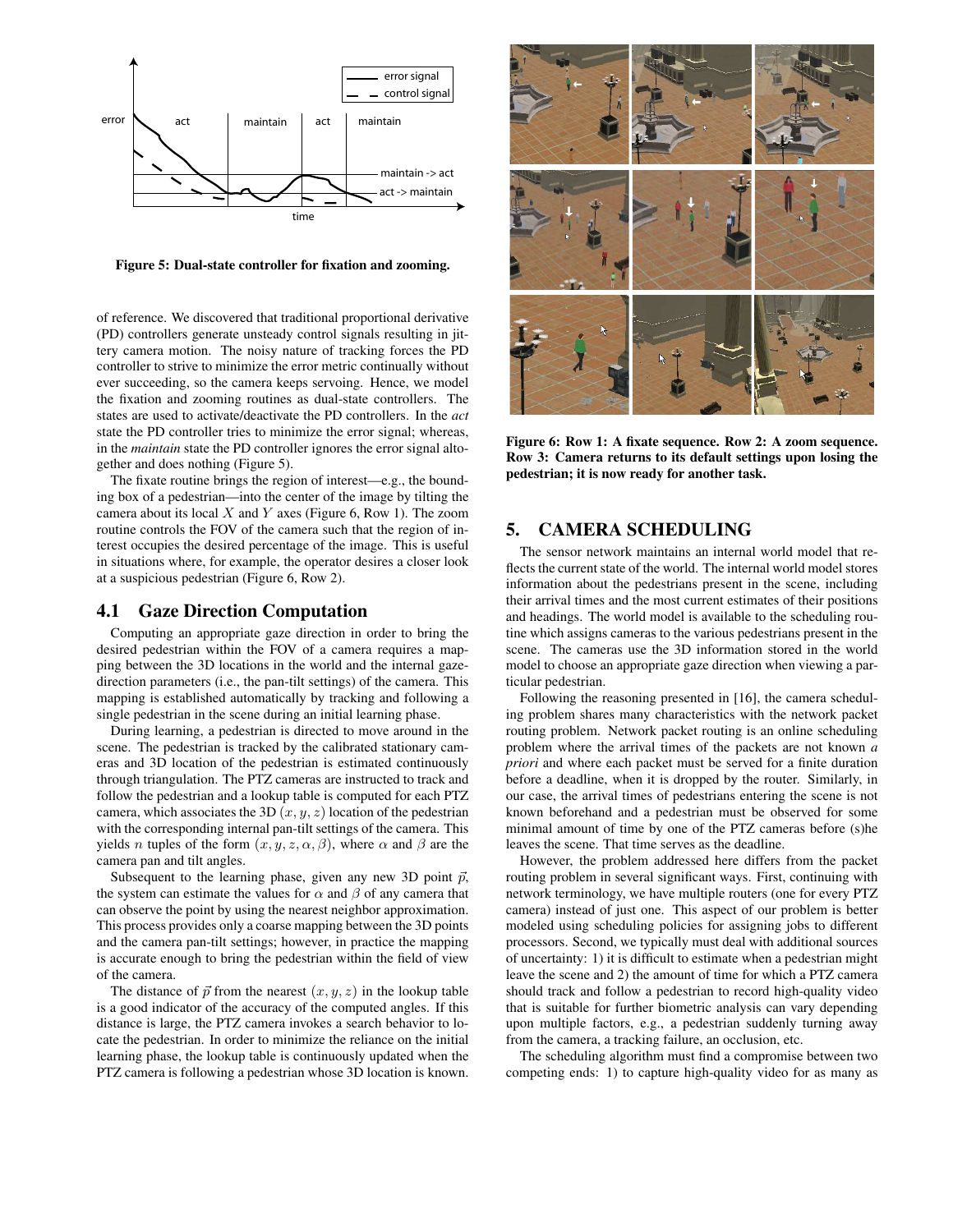possible, preferably all, of pedestrians in the scene and 2) to view each pedestrian for as long or as many times as possible. The second goal is supported by the observation that the chances of identifying a pedestrian are directly proportional to the amount of data collected for that pedestrian. At one extreme, the camera can follow a pedestrian for their entire stay in the scene, essentially ignoring all other pedestrians, whereas, at the other extreme, the camera would repeatedly observe every pedestrian in turn for a single video frame, thus spending most of the time transitioning between different pan, tilt, and zoom settings.

We propose a weighted round-robin scheduling scheme with a static *First Come, First Serve* (FCFS+) priority policy that strikes a balance between these two goals. The weighted round-robin scheduling scheme is a variant of the round-robin scheduling scheme used for assigning jobs to multiple processors with different load capacities. Each processor is assigned a weight indicating its processing capacity and more jobs are assigned to the processors with higher weights. We model each PTZ camera as a processor whose weights are adjusted dynamically. The weights quantify the suitability of a camera with respect to viewing a pedestrian. They are determined by two factors: 1) the amount of adjustments the camera needs to make in the PTZ coordinates to look at the pedestrian and 2) the distance separating the pedestrian from the camera.

A camera that requires small adjustments in the PTZ coordinates to look in the direction of a pedestrian usually needs less *lead* time (the total time required by a PTZ camera to locate and fixate on a pedestrian and initiate the video recording) than a camera that needs to turn more drastically in order to bring the pedestrian into view. Consequently, we assign a higher weight to a camera that needs the least amount of redirection to observe the pedestrian in question. On the other hand, a camera that is closer to a pedestrian is more suitable for observing this pedestrian, as such an arrangement can potentially avoid occlusions, tracking loss, and subsequent re-initialization, by reducing the chance of another pedestrian coming in-between the camera and the subject being recorded.

A danger of using weighted round-robin scheduling is that there is a possibility that a majority of the jobs will be assigned to the processor with the highest weight. We avoid this situation by sorting the PTZ cameras according to their weights with respect to a given pedestrian and assigning the free PTZ camera with the highest weight to that pedestrian. The FCFS+ policy breaks ties by selecting the pedestrian who entered the scene first. The arrival times of the pedestrians are maintained by the network and are made available to the PTZ cameras. We did not choose other possible tie breaking options—e.g., *Earliest Deadline First* (EDF+)—since they require an estimate of the exit times of the pedestrians from the scene, which are difficult to predict.

The amount of time a PTZ camera spends viewing a pedestrian depends upon the number of pedestrians in the scene; however, we have specified a minimum length of time that a PTZ camera must spend looking at a pedestrian. This is determined by the minimum length of the video sequence required by the biometric routines that perform further evaluation plus the average time it takes a PTZ camera to lock onto and zoom in on a pedestrian.

### 6. RESULTS

We populated the train station with up to twenty autonomous pedestrians, entering, wandering, and leaving the waiting room of their own volition. We tested our scheduling strategy in various scenarios using anywhere from 1 to 18 PTZ active cameras. For example, Figure 7 shows our prototype surveillance system consisting of five wide-FOV stationary cameras situated within the waiting room of the virtual train station. The system behaved as expected



Figure 7: (a)-(d) Wide-FOV stationary cameras situated at the 4 corners of the main waiting room in the train station. (e) A fish-eye camera mounted at the ceiling of the waiting room. These cameras are calibrated and the 3D position of a pedestrians is estimated through triangulation.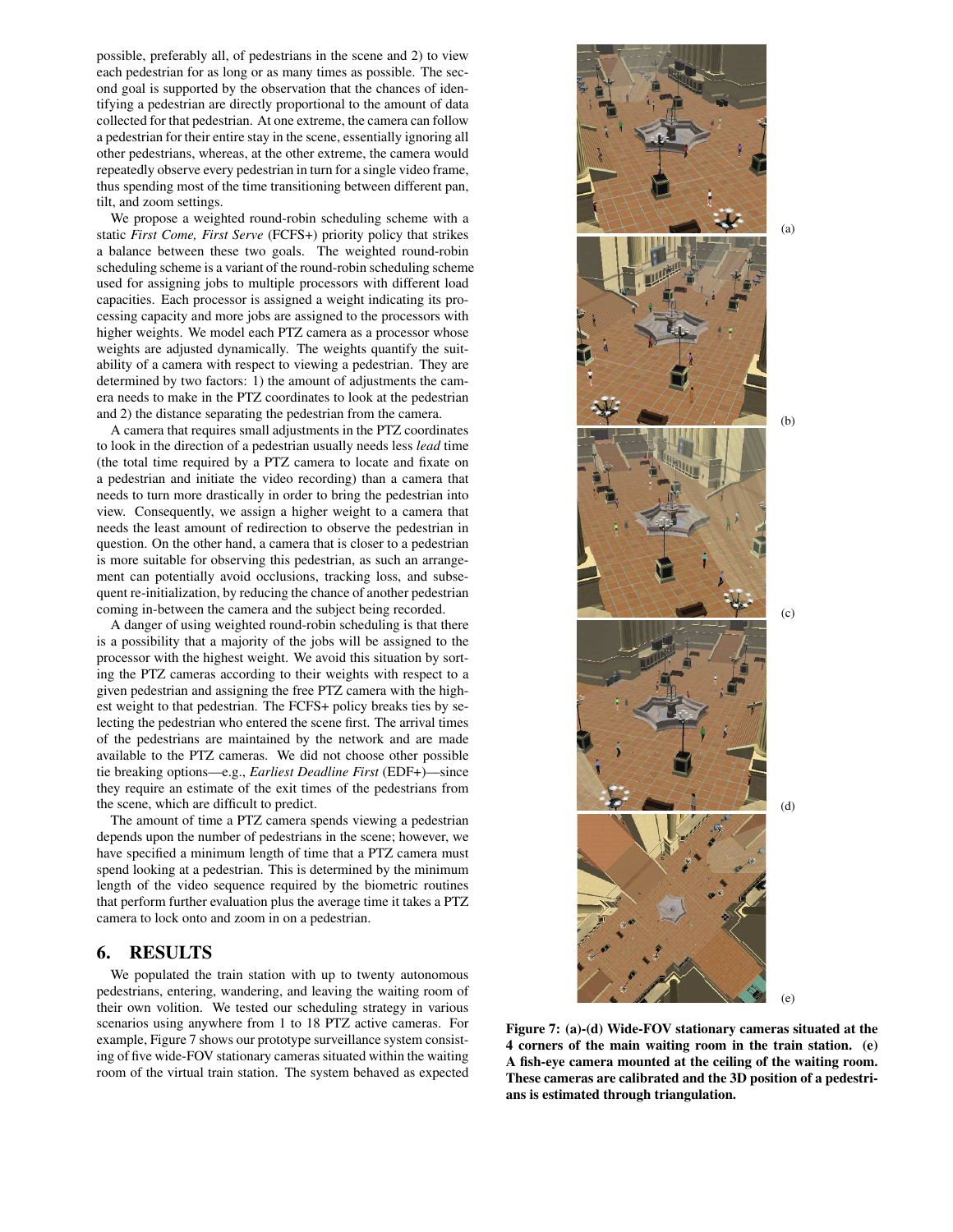

Figure 8: Pedestrians are assigned unique identifiers based on their entry times; e.g., Pedestrian 1 always enters the scene at the same time or before the arrival of Pedestrian 2.  $(a)$ – $(c)$ Twenty pedestrians are present in the scene. (a) The scheduling policy for one camera: Camera 1 successfully recorded pedestrians 1, 2, 4, 7, 9, 10, 13, and 16. (b)–(c) Adding more cameras improves the chances of viewing more pedestrians. Only pedestrians 12, 17, 18, 19, and 20 go unnoticed when two cameras are handy; whereas, with four cameras all pedestrians are observed.

and it correctly scheduled the available cameras using a weighted round-robin scheduling with an FCFS+ priority policy for all cases.

When only one PTZ camera is available, pedestrians 1, 2, 4, 7, 9, 10, 13, and 16 are recorded (Figure 8(a)); however, pedestrians 3, 5, 6, 8, 11, 12, 14, 15, 17, 18, 19, and 20 go unnoticed, because they left the scene before the camera had an opportunity to observe them. Figure 8(b) and (c) shows the results from the same run with two and four active cameras, respectively. In the two-camera case,



Figure 9: (a) The scene is populated with only three pedestrians. (b) Twenty pedestrians, who tend to stick around, are simulated. The chances of a given set of cameras to view the pedestrians present in the scene increase (a) when there are fewer pedestrians or (b) when pedestrians tend to linger longer in the area.

even though the performance has improved significantly from the addition of a camera, pedestrians 12, 17, 18, 19, and 20 still go unnoticed. With four active cameras, the system is now able to observe every pedestrian. These results support the intuitive expectation that the chances of viewing multiple pedestrians improve as more cameras become available.

In Figure 9(a), we have populated the virtual train station with only three autonomous pedestrians, leaving all other parameters unchanged. Given that there are now only three pedestrians in the scene, even a single camera successfully observes them. Next, we ran the simulation with twenty pedestrians (Figure 9(b)). This time, however, we changed the behavior settings of the pedestrians, so the pedestrians tend to linger in the waiting room. Here too, a single camera successfully observed each of the twenty pedestrians. We conclude that even a small number of cameras can perform satisfactorily when there are either few pedestrians in the scene or when the pedestrians tend to spend considerable time in the area.

In Figure 11, we compare the scheduling scheme that treats all cameras equally with the weighted scheduling scheme that takes into account the suitability of any camera in observing a pedestrian. As expected, the weighted scheduling scheme outperforms its nonweighted counterpart. The weighted scheduling scheme has higher success rates, which is defined as the fraction of pedestrians successfully recorded, and lower average lead time, processing time (the time spent recording the video of a pedestrian), and wait time (the time elapsed between the entry of a pedestrian and when the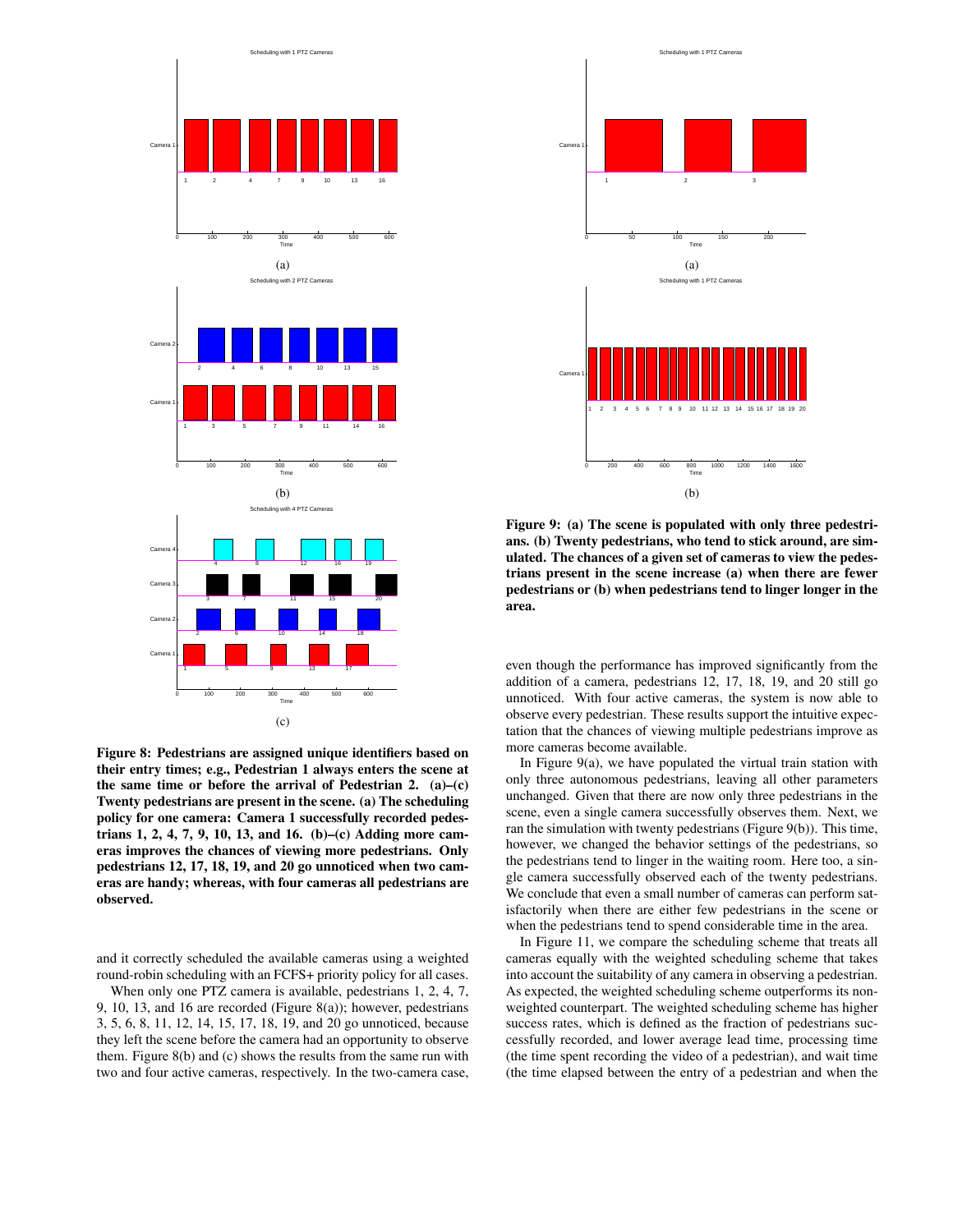

Figure 10: A sampling of close-up images captured by the PTZ cameras.



Figure 11: A comparison of Weighted and Non-weighted scheduling schemes. The weighted scheduling strategy, which takes into account the suitability of a camera for recording a particular pedestrian, outperforms its non-weighted counterpart as evident from its higher success rates (a) and shorter lead (b), processing (c), and wait (d) times. The displayed results are averaged over several runs of each trial scenario. Trials 1–6 comprise 5 pedestrians and 1, 2, 3, 4, 5, and 6 cameras, respectively. Trials 7–12 comprise 10 pedestrians and 3, 4, 5, 6, 7, and 8 cameras, respectively. Trials 13-18 comprise of 15 pedestrians and 5, 6, 9, 10, 11, and 12 cameras, respectively. Trials 19–24 comprise of 20 pedestrians with 5, 8, 10, 13, 15, and 18 cameras, respectively.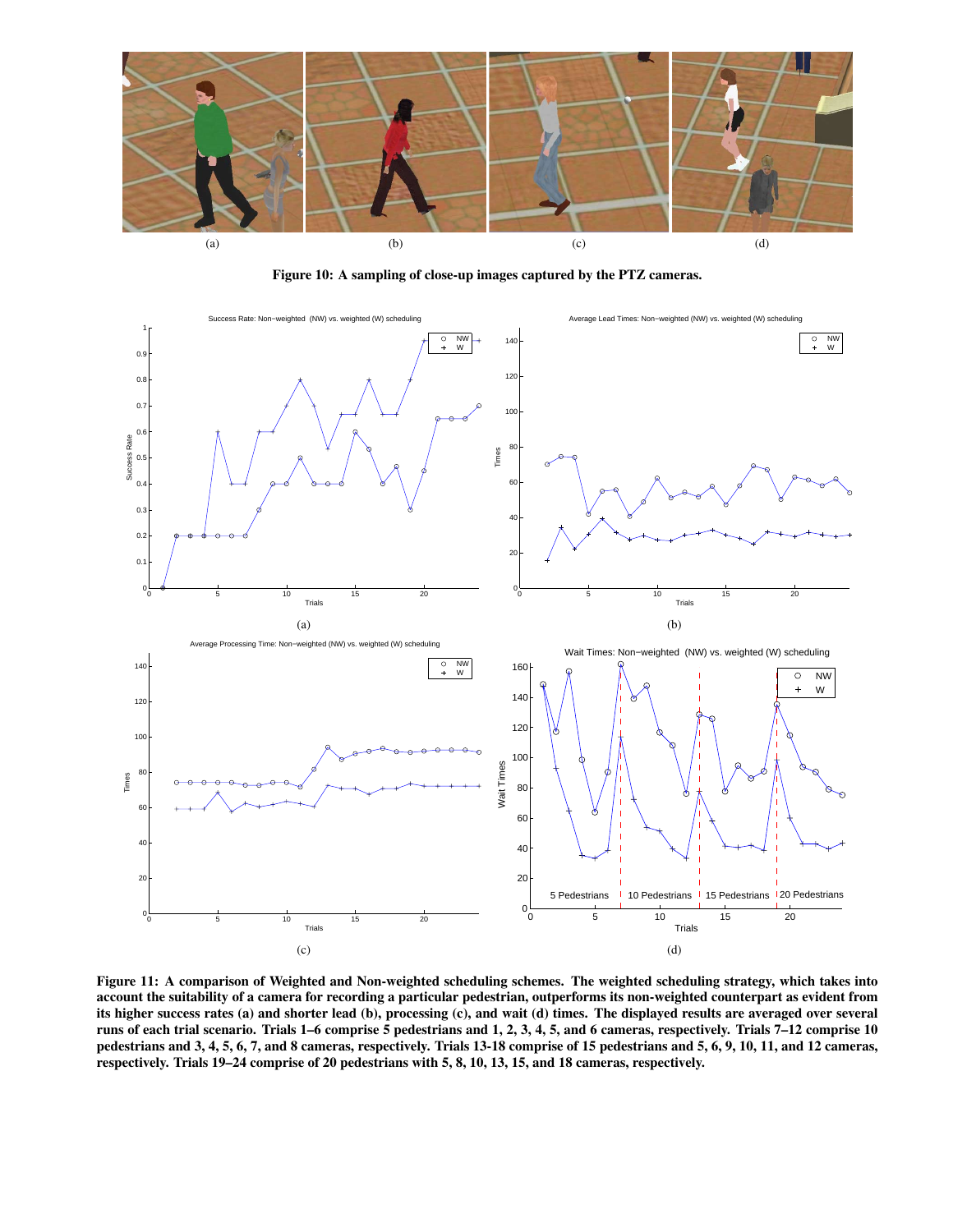

Figure 12: Scheduling results for Trials 19 and 21. Blue lines represent the entry and exit times, the blue triangles represent the lead times, the Green rectangles represent the processing times, and the Red crossed rectangles represent an aborted attempt at capturing the video of a pedestrian.

camera begins fixating on the pedestrian). The lower average lead and processing times are a direct consequence of how we compute the suitability of a camera for recording a pedestrian. An interesting observation is that the average wait times do not necessarily decrease as we increase the number of cameras. Figure 12 shows detailed results for two scenarios, one with 20 pedestrians and 5 available cameras and the other with 20 pedestrians and 10 cameras.

### 7. CONCLUSION

We envision future surveillance systems to be networks of stationary and active cameras capable of providing perceptive coverage of extended environments with minimal reliance on a human operator. Such systems will require not only robust, low-level vision routines, but also novel sensor network methodologies. The work presented in this paper is a step toward the realization of these new sensor networks, as was our work in [4].

We have presented a scheduling strategy for intelligently managing multiple PTZ cameras in order to satisfy the challenging task of capturing without human assistance close-up biometric videos of pedestrians present in a scene. We assume that the stationary cameras are calibrated, but that the PTZ cameras are uncalibrated. At present, predicting pedestrian behaviors is at best an inexact science, so we have intentionally avoided scheduling policies that depend on predictions about the future, as the results will degrade when predictions are poor. Instead, we have found the FCFS+ tie breaking policy to be the most suitable one for our purposes.

We have demonstrated our prototype surveillance system in a virtual train station environment populated by autonomous, lifelike pedestrians. This simulator facilitates our ability to design largescale sensor networks and experiment with them on commodity personal computers. The future of such advanced simulation-based approaches appears promising for the purposes of low-cost design and experimentation.

In future work, we intend to evaluate our scheduling policy more rigorously. Also, since scalability is an issue when dealing with numerous active cameras spread over a large area, we hope to tackle the scalability issue by investigating distributed scheduling strategies.